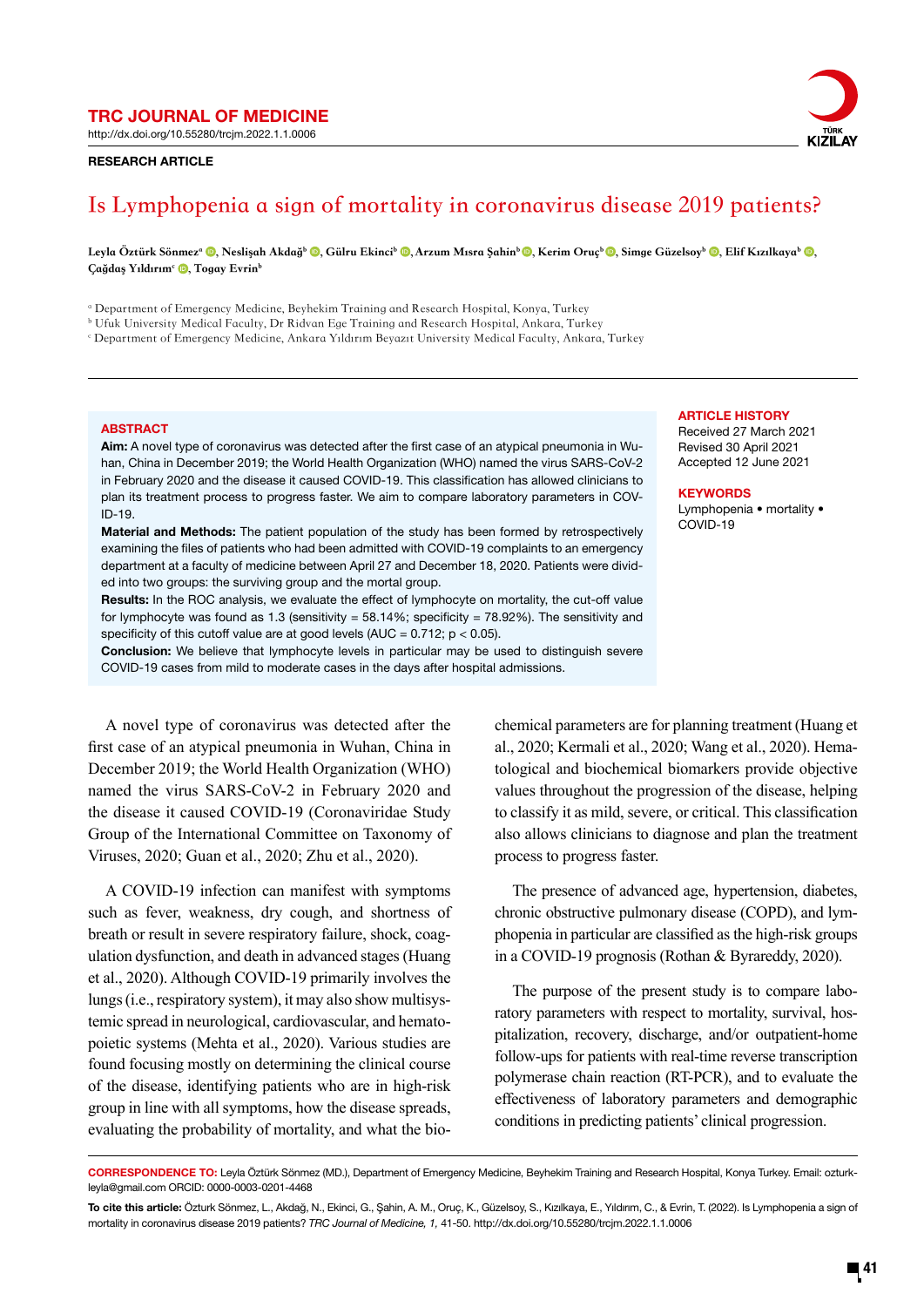# **Materials and Methods**

The patient population of the study has been formed by retrospectively examining the files of patients admitted with COVID-19 complaints to an emergency department of a faculty of medicine between April 27 and December 18, 2020 after receiving the approval of the ethics committee. The patients included in the study are shown in the flow diagram (see Figure 1).



### Figure 2: Flow Diagram of Patient Selection

*Figure 1.* The flow diagram for patient selection.

Patients were divided into two groups. One is the surviving group, consisting of patients who were discharged, received outpatient treatment after hospitalization, and were found to have survived for the 14-day follow-up. The other is the mortality group, consisting of patients who were hospitalized at the time of first admission but died in the hospital treatment process. The patients' demographic data, blood-test results, and comorbidities are examined retrospectively using the RT-PCR that was performed during initial admission.

# **Exclusion Criteria**

Patients, who had infections other than COVID-19, had been diagnosed with malignancies, are under 18, are pregnant, were admitted to the hospital two days or more after the onset of initial complaints, or died in another hospital after first being admitted to our hospital were not included in the study.

### **Statistical Analysis**

The descriptive statistics of the data obtained in the study have been analyzed using mean values for the numerical variables, frequency and percentage analyses for the categorical variables, and standard deviations. The normal distribution of values was examined using the Shapiro-Wilk test; the Mann-Whitney U test was used to compare the variables according to mortality status. Also, whether the study's variables affected mortality was examined using multivariate logistic regression analysis. ROC analysis has been used to determine the cut-off value with respect to mortality status. The analyses were made using the program SPSS 22.0.

The leukocyte (WBC), neutrophil/lymphocyte ratio (NLR), lymphocyte, ferritin, and C-reactive protein (CRP) values have been analyzed using the Shapiro-Wilk test; the values were determined to not show normal distribution (*p* < 0.05). For this reason, the Mann-Whitney U-test has been used to compare these variables with respect to mortality status.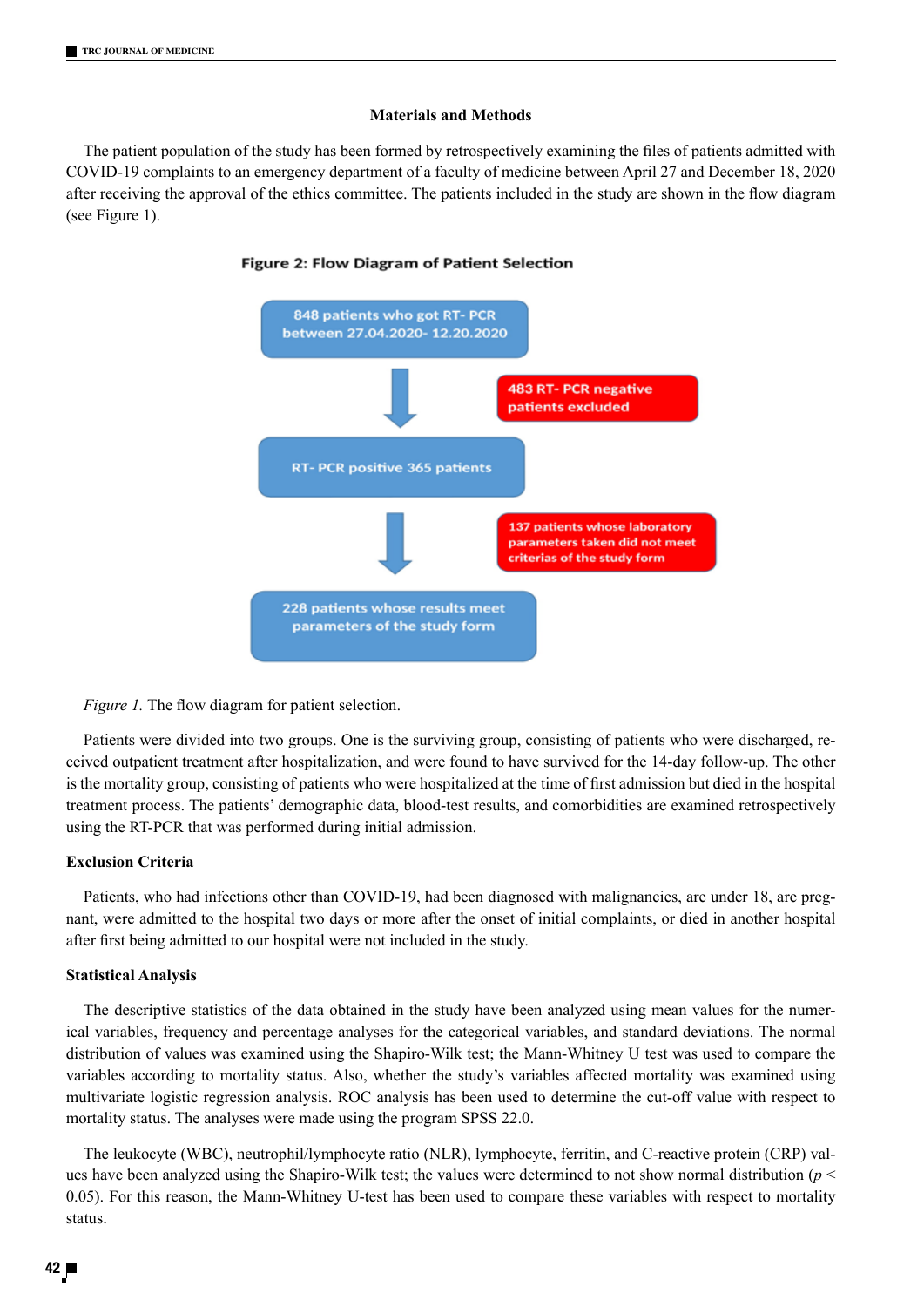# **Results**

The patients' mean age in our study is  $50.48 \pm 20.06$ , with  $51.75\%$  ( $n = 118$ ) being female, and  $48.25\%$  ( $n = 110$ ) being male. A total of 57.89 % ( $n = 132$ ) of patients did not have comorbidities; the comorbidities detected the most are: hypertension (20.61%; *n* = 47), diabetes mellitus (16.23%; *n* = 37), coronary artery disease (7.46%; *n* = 17), COPD (8.77%; *n* = 20; see Table 1).

| ×<br>× |  |
|--------|--|
|--------|--|

*Comorbidities of COVID-19 Patients*

| <b>Comorbid Disease Status</b>        | $\mathbf{n}(\%)$ |
|---------------------------------------|------------------|
| Any comorbidity                       | $96(42.11\%)$    |
| Hypertension                          | 47 $(20.61\%)$   |
| Diabetus mellitus                     | 37(16.23%)       |
| Heart failure                         | 9(3.95%)         |
| Coronary artery disease               | $17(7.46\%)$     |
| Cerebrovascular event                 | $1(0.44\%)$      |
| Chronic kidney disease                | $3(1.32\%)$      |
| Chronic obstructive pulmonary disease | 20(8.77%)        |

A total of 32.3% patients smoke. The most common complaints respectively are cough, fever, dyspnea, and sore throat (see Table 2). The most prevalent admission complaint among patients has been determined as fever  $(n = 74)$  in 32.46% of patients. Patients' average body temperature was calculated as 36.4°C on average. The mean values of the patients' clinical and laboratory parameters are given in Table 3.

*First-Admission Symptoms of COVID-19 Patient to the Emergency Department* 

| <b>Symptoms</b>     | $n(\%)$        |
|---------------------|----------------|
| Fever               | 74 (32.46%)    |
| Cough               | 81 (35.53%)    |
| Shortness of breath | 47 $(20.61\%)$ |
| Joint pain          | $16(7.02\%)$   |
| Loss of taste       | 4(1.75%)       |
| Loss of smell       | $3(1.32\%)$    |
| Chest pain          | 6(2.63%)       |
| Sore throat         | 61(26.75%)     |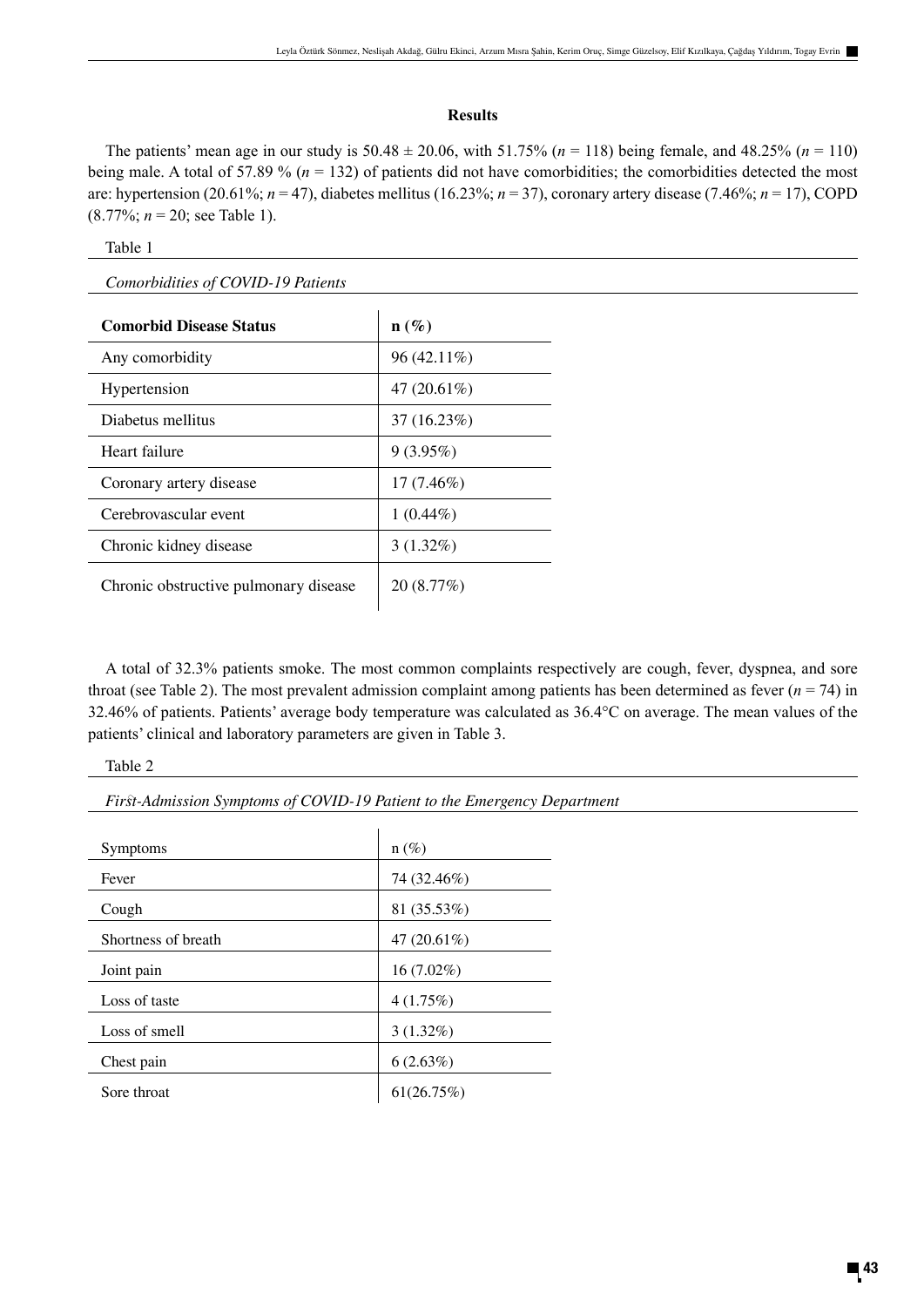### Table 3

| Cunical and Laboratory Farameters COVID-19 Fattents |                    |                     |  |
|-----------------------------------------------------|--------------------|---------------------|--|
| Patient values                                      | Mean $\pm$ SD      | Median (Min-Max)    |  |
|                                                     |                    |                     |  |
| <b>Clinical Parameters</b>                          |                    |                     |  |
| Fever $(^{\circ}C)$                                 | $36.56 \pm 0.54$   | $36.4(35.8-38.5)$   |  |
| $SaO, (\%)$                                         | $95.33 \pm 4.84$   | 97 (64-99)          |  |
| <b>Laboratory Parameters</b>                        |                    |                     |  |
| Leukocyte $(103/Ul)$                                | $8.92 \pm 4.7$     | 7.9 (1.48-37.86)    |  |
| Neutrophil $(103/uL)$                               | $6.27 \pm 5.54$    | $5.05(0.7-60)$      |  |
| Lymphocyte $(103/uL)$                               | $1.84 \pm 0.78$    | $1.8(0.2-3.8)$      |  |
| Platelet $(103/uL)$                                 | $233.32 \pm 76.08$ | 223 (2.32-598)      |  |
| C-Reactive Protein (mg/L)                           | $41.2 \pm 130.58$  | $5.85(0.01-1747.4)$ |  |
| Ferritin $\text{(ug/L)}$                            | $210.46 \pm 341.4$ | 91 (1-2000)         |  |

*Clinical and Laboratory Parameters COVID-19 Patients*

Table 4 shows the following results from assessing the age and laboratory parameters of COVID-19 for the mortality and survival groups.

Age is higher in the mortality group compared to the surviving group at a statistically significant level ( $p = 0.001$ ). The median age is 43 in the survival group and 68 in the mortality group.

Statistically significant differences were detected between the neutrophil count, lymphocyte count, CRP, ferritin, and NLR values between the groups all at  $p = 0.001$  (see Table 4).

### Table 4

*Assessment of Age and Laboratory Parameters of COVID-19 between the Mortality and Survival Groups*

| <b>Variables</b>             | Survival Group $(n = 185)$<br>Median (Q1-Q3) | Mortality Group $(n = 43)$<br>Median (Q1-Q3) | p     |
|------------------------------|----------------------------------------------|----------------------------------------------|-------|
| Age                          | $43(30-61)$                                  | 68 (61-79)                                   | 0.001 |
| Leukocyte $(103/Ul)$         | $7.8(6.11-9.92)$                             | $8.72(5.94 - 11.6)$                          | 0.115 |
| Neutrophil/ Lymphocyte Ratio | $2.4(1.75-4.17)$                             | $5(2.56-8.67)$                               | 0.001 |
| Lymphocyte $(103/uL)$        | $1.8(1.4-2.4)$                               | $1.3(0.9-1.8)$                               | 0.001 |
| Ferritin $(ug/L)$            | $80(32-175)$                                 | $220(65-663)$                                | 0.001 |
| C-Reactive Protein (mg/L)    | $3.2(0.5-16.8)$                              | 56.8 (19.7-115.6)                            | 0.001 |

A multivariate logistic regression analysis was used to examine whether the demographics and laboratory parameters independently affect mortality; the results are given in Table 5. A positive correlation has been detected between age and mortality, with a one-unit increase in age increasing an outcome of mortality by  $1.04$  ( $p = 0.03$ ;  $OR = 1.04$ ). When the relation between comorbidities and mortality was examined, the risk of mortality was 6.14 times higher in those with comorbidities ( $p = 0.03$ ;  $OR = 6.14$ ). When examining the relation hemogram parameters have with mortality, only the number of lymphocytes were determined to have independent and statistically significant relations with mortality (*p*  $= 0.031$ ). An receiver operating characteristic (ROC) analysis was made to evaluate the effect of lymphocyte on mortality, and the cut-off value for lymphocyte was found as 1.3 (sensitivity = 58.14%; specificity = 78.92%). The sensitivity and specificity of this cutoff value is at a good level  $(AUC = 0.712; p < 0.05)$ .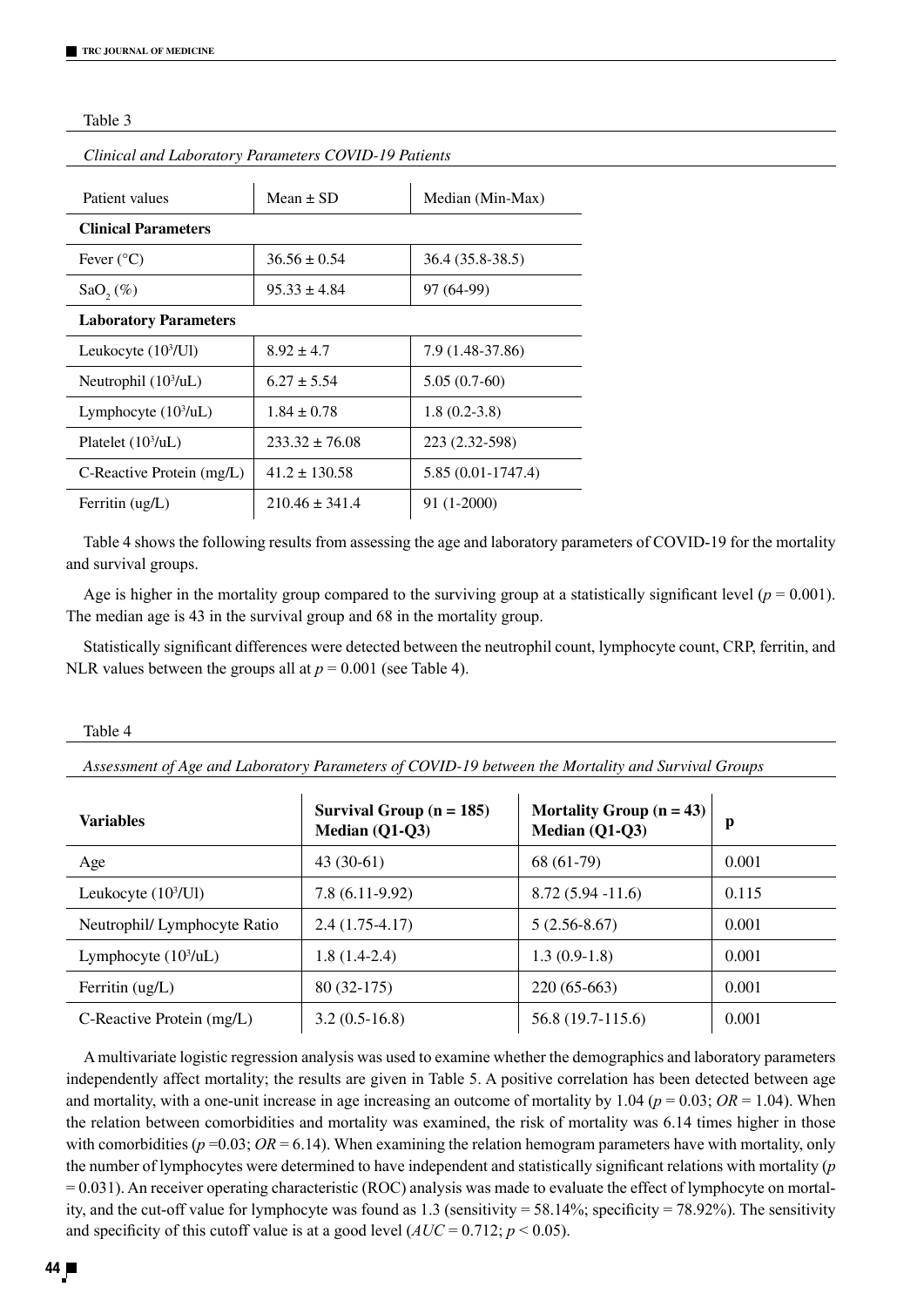| <b>Variable</b>               | OR [95% CI]         | р     |
|-------------------------------|---------------------|-------|
| Age                           | $1.04$ [1.01-1.08]  | 0.003 |
| Any comorbidity               | $6.14$ [1.88-19.99] | 0.003 |
| Hypertension                  | $0.99$ [0.38-2.61]  | 0.990 |
| Diabetus mellitus             | $0.74$ [0.29-1.9]   | 0.526 |
| Coronary artery disease       | $0.64$ [0.19-2.18]  | 0.472 |
| Neutrophil / lymphocyte ratio | $0.97$ [0.92-1.02]  | 0.241 |
| Lymphocyte $(103/uL)$         | $0.48$ [0.24-0.93]  | 0.031 |
| Ferritin $\text{(ug/L)}$      | 1.000 [0.999-1.001] | 0.416 |

Table 5

*Multivariate Analyze of Comorbid and Laboratory Parameters for Mortality in COVID-19*

# **Discussion**

Clinical diagnosis and treatment research for COVID-19 needs to be continuously improved and accelerated to control its rapid spread and serious systemic effects (Öztürk Sönmez et al., 2021; Zhao et al., 2020).

Our study has detected statistically significant differences in terms of age for the mortality and survival groups; this may be due to diseases increasing age with age. Gender distributions of patients were found to be similar in various studies in the literature (females 51.75%, males 48.25%, respectively) (Fu et al., 2020; Guan et al., 2020).

Previous studies have reported the presence of comorbidity to deteriorate the prognosis of COVID-19 patients (Liu et al., 2020; Katipoğlu et al., 2020). Our study has found a statistically significant relation to exist between comorbidity status and mortality. Our study has shown those with comorbidities to have a 614% higher risk of mortality than those without comorbidity ( $p = 0.03$ ; OR = 6.14; see Table 5).

A total of 47 (20.61%) patients in our study have hypertension, 9 (3.95%) have chronic heart disease, 17 (7.46%) have coronary artery disease, and 37 (16.23%) have diabetes mellitus (see Table 1). We believe these different rates may be related to the eating habits, geographical areas, and living standards as these rates differ with the results of previous studies in the literature evaluating comorbidities (Zhao et al., 2020; Zhu et al., 2020).

Previous studies have detected the most common complaints in COVID-19 patients to be cough, fever, and sore throat (Fu et al., 2020; Katipoğlu et al., 2020; Mikami et al., 2020). In line with the literature data, the most common admission complaints in our study are cough, fever, and shortness of breath, respectively (see Table 2). When examining the admission complaints,  $32.46\%$  ( $n = 74$ ) of the patients admitted to our hospital were found to have fever;  $35.53\%$ (*n* = 81) with cough, 20.61% (*n* = 47) with shortness of breath; this resembles the data in the literature (Katipoğlu et al., 2020; Rodriguez-Morales, 2020). Also, 1.75% (*n* = 4) of patients complained of loss of taste, while1.32% (*n* = 3) complained of loss of smell. The fact that this rate is lower than that reported in some studies in the literature might be due to the earliness of the data from the patients recorded in our study (Katipoğlu et al., 2020; Rodriguez-Morales, 2020).

Yang et al.'s (Yang et al., 2020) separated COVID-19 patients into two groups (i.e., severe and non-severe) and found WBC values to be significantly lower in the non-severe group. Terpos et al. (2020) reported the WBC count to be normal in the onset of the disease. Another study investigating the laboratory parameters in COVID-19 diagnosis detected a decrease in WBC in 33.7% of patients (Guan et al., 2020). Our study found patients with COVID-19 to have low WBC counts. This may be associated with the decrease in neutrophil and lymphocyte parameters; however, no associations were detected between WBC and mortality in our study. No statistically significant differences were detected in WBC values between the mortality and survival groups (see Table 4); this may be due to the blood samples being taken in the early stages of the disease, which is in line with Terpos et al.'s (2020) study.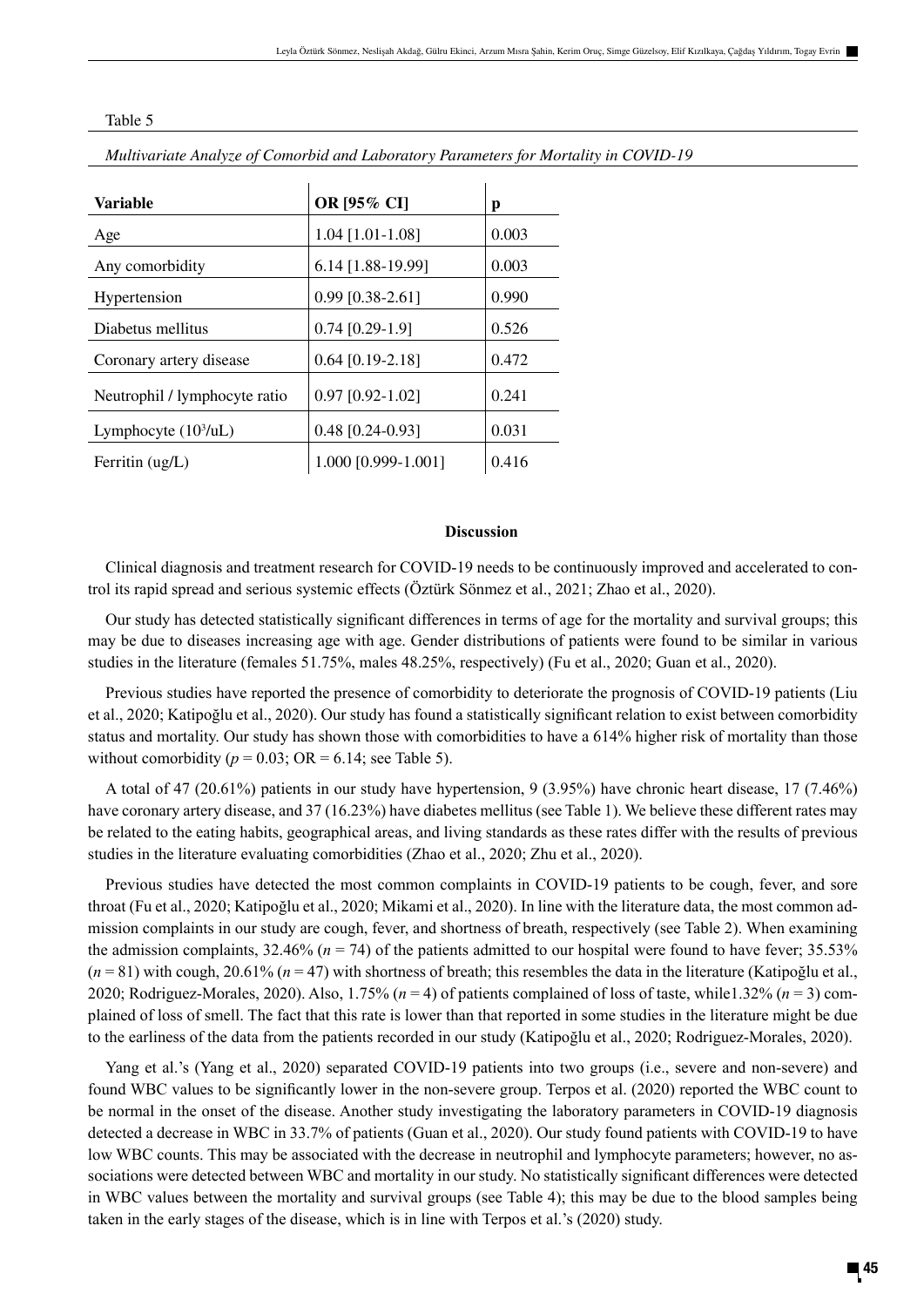NLR levels have previously been reported to be elevated in COVID-19 groups and this increase to be associated with intra-hospital mortality (Fu et al., 2020; Liu et al., 2020). In our study, the difference in NLR levels is statistically significant in the mortality group compared to the survival group (see Table 4).

Lymphocytes have great importance in the fight against viral infections and for maintaining the immune system (Chan et al., 2004; Dong et al., 2019; Mescher et al., 2006). As a result of continuous exposure to the virus, the lymphocyte count decreases (Ng et al., 2013). Various studies have shown a low lymphocyte count in patients who test positive for COVID-19 and this decrease to have associations with the prognosis (Fu et al., 2020). The reason for this has been determined as the lithic effect of SARS-COV-2 in the cell attaching to the angiotensin-converting enzyme-2 receptors that are expressed on the lymphocyte surface and cytokine activation decreasing lymphocyte turnover with the atrophy effect on the lymphoid organs (Chan et al., 2020; Xu et al., 2020).

Lymphopenia development in severe patients is mostly associated with the reduction of T cells; however, it does not depend on the absolute numbers of B cells or natural killer cells. A meta-analysis study involving 4,655 candidate articles conducted by Yan et al. (2021) showed lymphopenia to play important roles in COVID-19 prognosis. Seyit et al.'s (2020) retrospective study conducted with 233 patients determined the prognosis to deteriorate as the lymphocyte count decreases. Mo et al.'s (2020) study conducted with 208 patients detected an association between lymphopenia and severe disease. Our study has found the number of lymphocytes to be low in the entire patient group and to vary significantly between the mortality and survival groups (median = 1.8 [0.2-3.8],  $p = 0.001$ , respectively). When evaluating the lymphocyte count as an independent factor for mortality, our study detected a statistically significant association only in the lymphocyte counts from the lab findings ( $p = 0.031$ ; see Table 5). When evaluating the cut-off value with respect to mortality status using the ROC Analysis (specificity = 78.92%; see Figure 2), the cut-off value for lymphocyte is found as 1.3 (sensitivity = 58.14%). The sensitivity and specificity of the cut-off value is statistically important at a good level  $(AUC = 0.712; p < 0.05)$ . Lymphopenia has been concluded to be an important laboratory marker in evaluating mortality.



*Figure 2.* ROC analysis of the independent relationship of lymphocyte with mortality in COVID-19 patients.

CRP is a known parameter indicating inflammation (Sproston & Ashworth, 2018). The elevated level of CRP in our study is an expected result due to COVID-19 inducing inflammation through the endothelial damage caused in the course of the disease (Fu et al., 2020). The CRP values differ between the survival and mortality groups ( $p = 0.001$ ). Liu et al.'s (2020) study reported CRP to be able to be used effectively to evaluate disease severity and to have predicative value in determining COVID-19 outcomes. The results from our study also correspond with these results.

Zhou et al.'s (2020) retrospective cohort study with 191 patients found serum ferritin levels to be significantly higher in COVID-19 patients compared to survivors during the clinical course and increased with the deterioration of the disease. They also reported elevated ferritin levels to be associated with the development of the cytokine storm and argued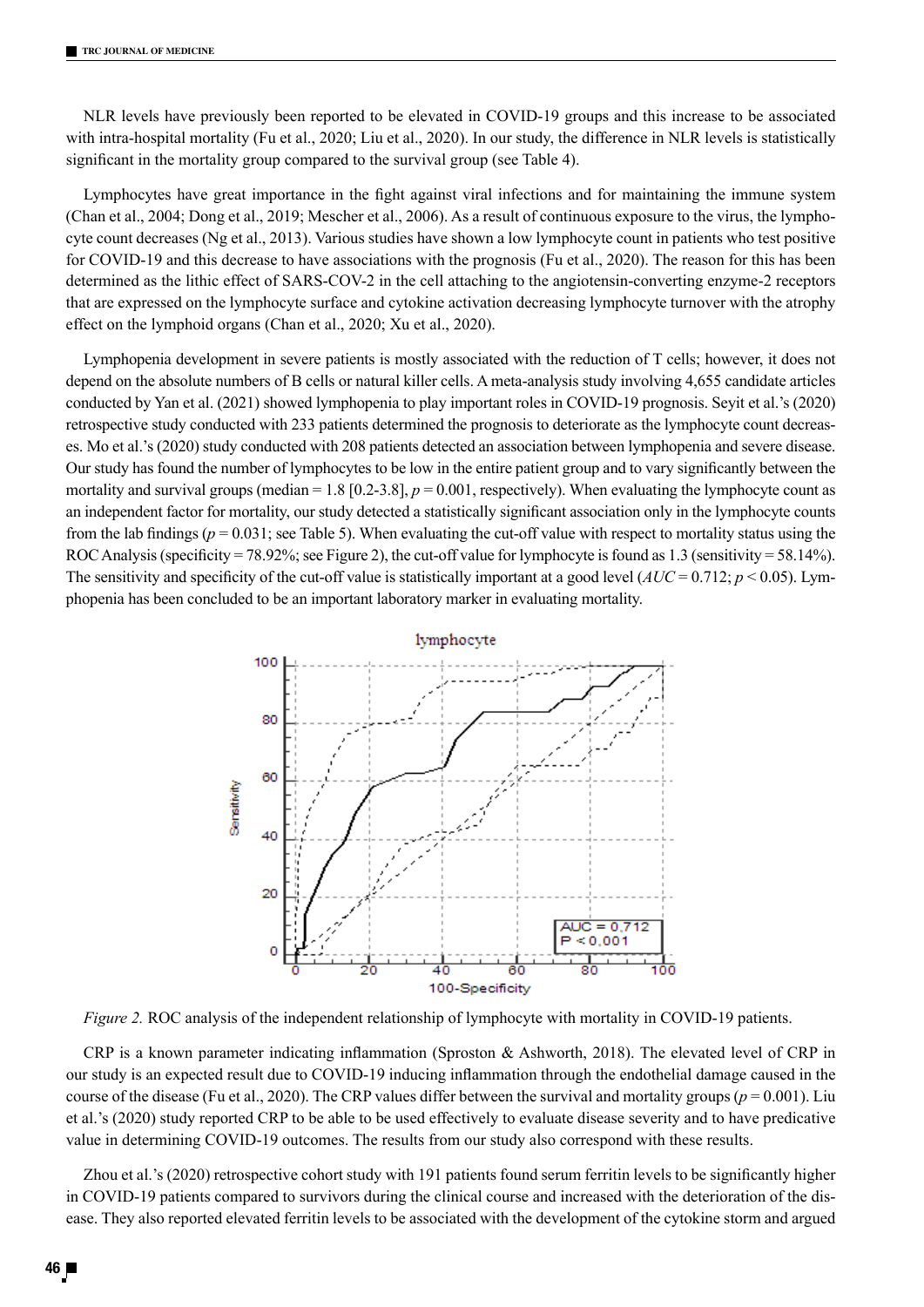the concentration of ferritin in the circulation to possibly be used to predict the progression of COVID-19. Lukasz et al.'s (2020) meta-analysis associated high ferritin values with high mortality in COVID-19 patients. In our study, ferritin values varied significantly between the mortality and survival groups ( $p = 0.001$ ).

# **Conclusion**

In brief, our study has shown the epidemiological and clinical characteristics of COVID-19 cases to resemble those reported in previous studies. Our study has detected statistically significant differences between the survival and mortality groups regarding lymphocyte values, NLR, ferritin, and CRP values. This supports previous studies conducted on this subject in the literature. We believe lymphocyte levels in particular to be able to be used to distinguish severe COVID-19 cases from mild to moderate in the days following hospital admission. Studies are needed in this field that will include more patients.

# **Limitations**

The primary limitation of our study is its design using a single center as well as the low number of patients due to excluding 137 of the 365 PCR-positive patients for not meeting all the parameters in their enrollment documentation. Another limitation was the first admission complaints possibly having been suppressed because of tendencies to use overthe-counter antipyretics and traditional approaches to reduce fever in Turkey as well as different treatment modalities.

**Authors' contribution**

LÖS, TE, performed the concepts, study design, data collection and analysis and manuscript writing; NA, GE, SG: study design, statistical analysis and manuscript writing; and AMŞ, KO, EK, study design, data collection , manuscript preparation, manuscript editing and manuscript review; ÇY and LÖS, literature search and manuscript writing and; KO and EK manuscript writing, data collection.

**Peer-review** Externally peer-reviewed

**Funding** This research received no external funding.

**Disclosure statement** The authors report no conflict of interest.

### **References**

Chan, J. F. W., Zhang, A. J., Yuan, S., Poon, V. K. M., Chan, C. C. S., Lee, A. C. Y., Chan, W. M., Fan, Z., Tsoi, H. W., Wen, L., Liang, R., Cao, J., Chen, Y., Tang, K., Luo, C., Cai, J. P., Kok, K. H., Chu, H., Chan, K. H., . . . Yuen, K. Y. (2020). Simulation of the clinical and pathological manifestations of coronavirus disease 2019 (COVID-19) in a Golden Syrian Hamster Model: Implications for disease pathogenesis and transmissibility. *Clinical Infectious Diseases*. Advance Online Publication. https://doi.org/10.1093/cid/ciaa325

Chan, M. H. M., Wong, V. W. S., Wong, C. K., Chan, P. K. S., Chu, C. M., Hui, D. S. C., Suen, M. W. M., Sung, J. J. Y., Chung, S. S. C., & Lam, C. W. K. (2004). Serum LD1 isoenzyme and blood lymphocyte subsets as prognostic indicators for severe acute respiratory syndrome. *Journal of Internal Medicine*, *255*(4), 512–518. https://doi.org/10.1111/ j.1365-2796.2004.01323.x

Coronaviridae Study Group of the International Committee on Taxonomy of Viruses. (2020). The species severe acute respiratory syndrome-related coronavirus: Classifying 2019-nCoV and naming it SARS-CoV-2. *Nature Microbiology*, *5*(4), 536–544. https://doi.org/10.1038/s41564-020-0695-z

Dong, D., Zheng, L., Lin, J., Zhang, B., Zhu, Y., Li, N., Xie, S., Wang, Y., Gao, N., & Huang, Z. (2019). Structural basis of assembly of the human T cell receptor–CD3 complex. *Nature*, *573*(7775), 546–552. https://doi.org/10.1038/ s41586-019-1537-0

Fu, J., Kong, J., Wang, W., Wu, M., Yao, L., Wang, Z., Jin, J., Wu, D., & Yu, X. (2020). The clinical implication of dynamic neutrophil to lymphocyte ratio and D-dimer in COVID-19: A retrospective study in Suzhou China. *Thrombosis Research*, *192*, 3–8. https://doi.org/10.1016/j.thromres.2020.05.006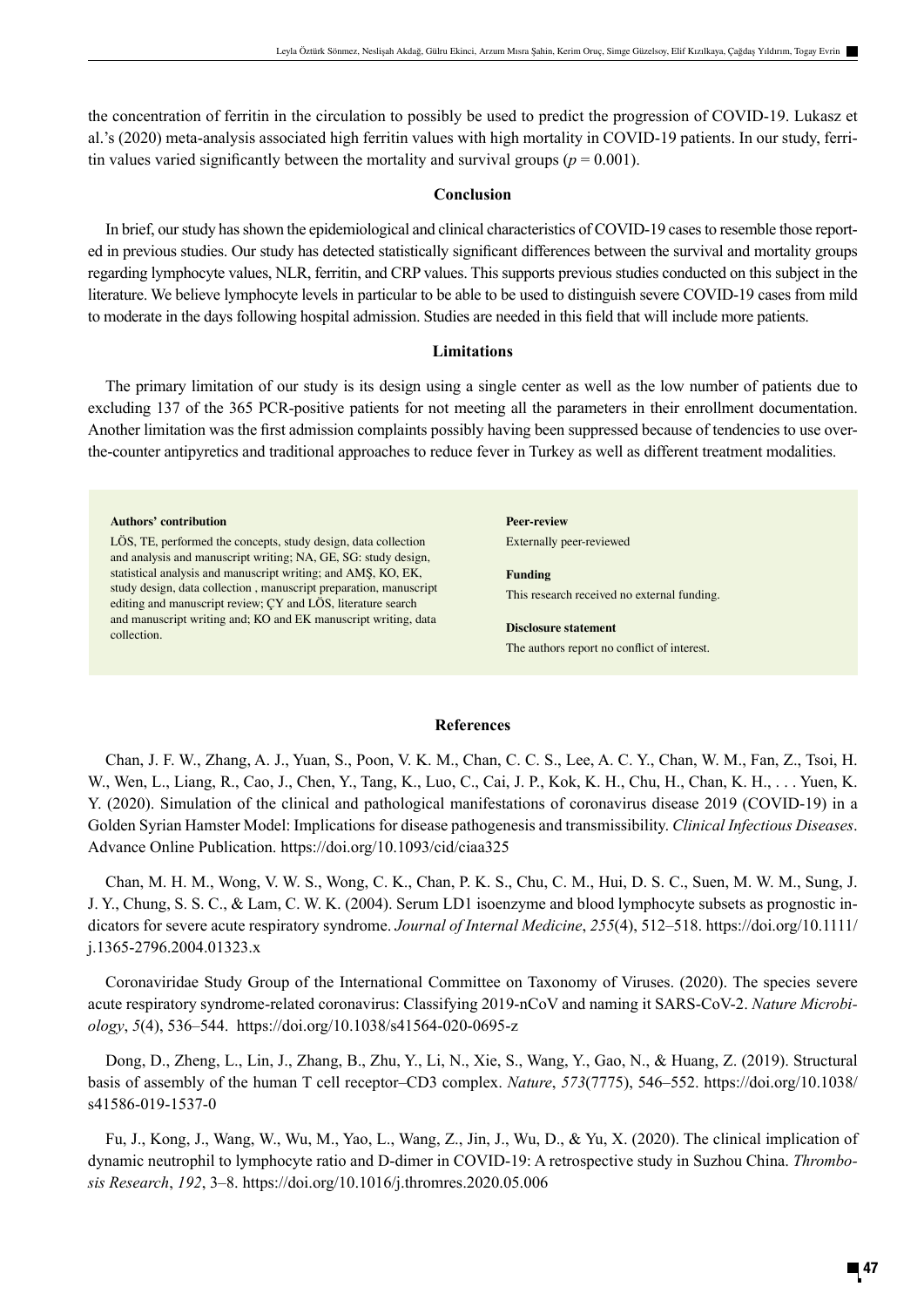Guan, W. J., Ni, Z. Y., Hu, Y., Liang, W. H., Ou, C. Q., He, J. X., Liu, L., Shan, H., Lei, C. L., Hui, D. S., Du, B., Li, L. J., Zeng, G., Yuen, K. Y., Chen, R. C., Tang, C. L., Wang, T., Chen, P. Y., Xiang, J., . . . Zhong, N. S. (2020). Clinical characteristics of coronavirus disease 2019 in China. *New England Journal of Medicine*, *382*(18), 1708–1720. https:// doi.org/10.1056/nejmoa2002032

Huang, C., Wang, Y., Li, X., Ren, L., Zhao, J., Hu, Y., Zhang, L., Fan, G., Xu, J., Gu, X., Cheng, Z., Yu, T., Xia, J., Wei, Y., Wu, W., Xie, X., Yin, W., Li, H., Liu, M., . . . Cao, B. (2020). Clinical features of patients infected with 2019 novel coronavirus in Wuhan, China. *The Lancet*, *395*(10223), 497–506. https://doi.org/10.1016/s0140-6736(20)30183- 5

Katipoğlu, B., Öztürk Sönmez, L., Vatansev, H., Yüce, N., Sabak, M., Szarpak, L., & Evrin, T. (2020). Can hematological and biochemical parameters fasten the diagnosis of COVID-19 in emergency departments? *Disaster and Emergency Medicine Journal*. Advance Online Publication. https://doi.org/10.5603/demj.a2020.0039

Kermali, M., Khalsa, R. K., Pillai, K., Ismail, Z., & Harky, A. (2020). The role of biomarkers in diagnosis of COV-ID-19 – A systematic review. *Life Sciences*, *254*, 117788. https://doi.org/10.1016/j.lfs.2020.117788

Liu, F., Li, L., Xu, M., Wu, J., Luo, D., Zhu, Y., Li, B., Song, X., & Zhou, X. (2020). Prognostic value of interleukin-6, C-reactive protein, and procalcitonin in patients with COVID-19. *Journal of Clinical Virology*, *127*, 104370. https://doi.org/10.1016/j.jcv.2020.104370

Liu, Y., Du, X., Chen, J., Jin, Y., Peng, L., Wang, H. H., Luo, M., Chen, L., & Zhao, Y. (2020). Neutrophil-to-lymphocyte ratio as an independent risk factor for mortality in hospitalized patients with COVID-19. *Journal of Infection*, *81*(1), e6–e12. https://doi.org/10.1016/j.jinf.2020.04.002

Mehta, P., McAuley, D. F., Brown, M., Sanchez, E., Tattersall, R. S., & Manson, J. J. (2020). COVID-19: consider cytokine storm syndromes and immunosuppression. *The Lancet*, *395*(10229), 1033–1034. https://doi.org/10.1016/ s0140-6736(20)30628-0

Mescher, M. F., Curtsinger, J. M., Agarwal P, Casey, K. A., Gerner, M., Hammerback, C. D., Popescu, F., & Xiao, Z. (2006). Signals required for programming effector and memory development by CD8+ T cells. *Immunological Reviews*, *211*, 81–92. https://doi.org/10.1111/j.0105-2896.2006.00382.x

Mikami, T., Miyashita, H., Yamada, T., Harrington, M., Steinberg, D., Dunn, A., & Siau, E. (2020). Risk factors for mortality in patients with COVID-19 in New York City. *Journal of General Internal Medicine*, *36*(1), 17–26. https:// doi.org/10.1007/s11606-020-05983-z

Mo, J., Liu, J., Wu, S., Lü, A., Xiao, L., Chen, D., Zhou, Y., Liang, L., Liu, X. & Zhao, J. (2020). Predictive role of clinical features in patients with coronavirus disease 2019 for severe disease. 2019冠状病毒病患者口床特征口 重症化的预测作用. *Zhong Nan Da Xue Xue Bao Yi Xue Ban*, *45*(5), 536–541. https://doi.org/10.11817/j.issn.1672- 7347.2020.200384

Ng, C. T., Snell, L. M., Brooks, D. G., & Oldstone, M. B. (2013). Networking at the level of host immunity: Immune cell interactions during persistent viral infections. *Cell Host Microbe*, *13*(6), 652–664. https://doi.org/10.1016/j. chom.2013.05.014

Öztürk Sönmez, L., Katipoğlu, B., Vatansev, H., Kaykısız, E. K., Yüce, N., Szarpak, L., & Evrin, T. (2021). The impact of lung ultrasound on Coronavirus disease 2019 Pneumonia suspected patients admitted to emergency departments. *Ultrasound Quarterly*. Advance Online Publication. https://doi.org/10.1097/ruq.0000000000000559

Rodriguez-Morales, A. J., Cardona-Ospina, J. A., Gutiérrez-Ocampo, E., Villamizar-Peña, R., Holguin-Rivera, Y., Escalera-Antezana, J. P., Alvarado-Arnez, L. E., Bonilla-Aldana, D. K., Franco-Paredes, C., Henao-Martinez, A. F., Paniz-Mondolfi, A., Lagos-Grisales, G. J., Ramírez-Vallejo, E., Suárez, J. A., Zambrano, L. I., Villamil-Gómez, W. E., Balbin-Ramon, G. J., Rabaan, A. A., Harapan, H., . . . Sah, R. (2020). Clinical, laboratory and imaging features of COVID-19: A systematic review and meta-analysis. *Travel Medicine and Infectious Disease*, *34*, 101623. https://doi. org/10.1016/j.tmaid.2020.101623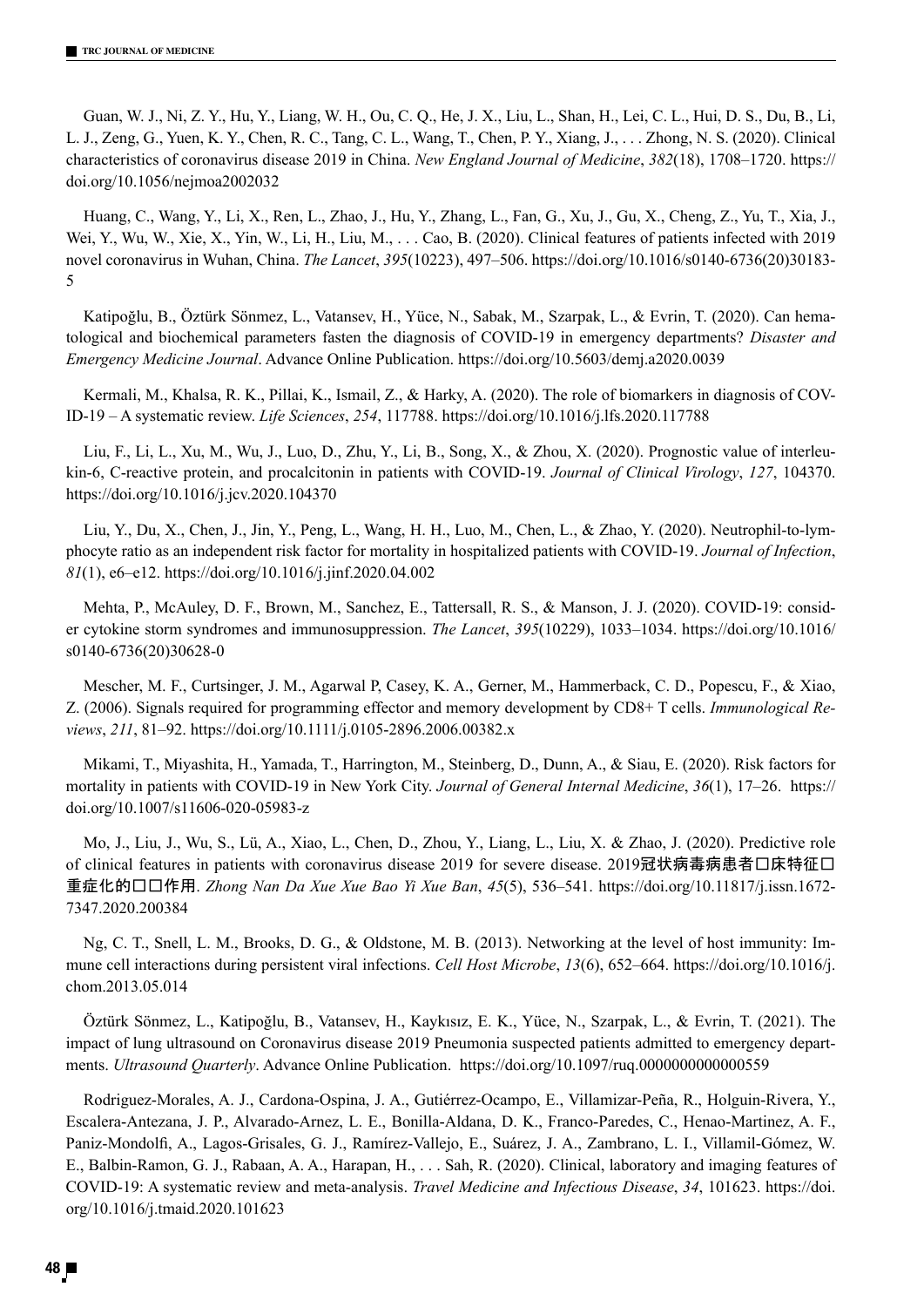Rothan, H. A., & Byrareddy, S. N. (2020). The epidemiology and pathogenesis of coronavirus disease (COVID-19) outbreak. *Journal of Autoimmunity*, *109*, 102433. https://doi.org/10.1016/j.jaut.2020.102433

Seyit, M., Avci, E., Nar, R., Senol, H., Yilmaz, A., Ozeen, M., Oskay, A., & Aybek, H. (2020). Neutrophil to lymphocyte ratio, lymphocyte to monocyte ratio and platelet to lymphocyte ratio to predict the severity of COVID-19. *American Journal of Emergency Medicine*, *40*, 110–114. https://doi.org/10.1016/j.ajem.2020.11.058

Sproston, N. R., & Ashworth, J. J. (2018). Role of C-Reactive protein at sites of inflammation and infection. *Frontiers in Immunology*, *9*. https://doi.org/10.3389/fimmu.2018.00754

Szarpak, L., Zaczynski, A., Kosior, D., Bialka, S., Ladny, J. R., Gilis-Malinowska, N., Smereka, J., Kanczuga-Koda, L., Gasecka, A., Filipiak, K. J., & Jaguszewski, M. J. (2020). Evidence of diagnostic value of ferritin in patients with COVID-19. *Cardiology Journal*, *27*(6), 886–887. https://doi.org/10.5603/cj.a2020.0171

Terpos, E., Ntanasis□Stathopoulos, I., Elalamy, I., Kastritis, E., Sergentanis, T. N., Politou, M., Psaltopoulou, T., Gerotziafas, G., & Dimopoulos, M. A. (2020). Hematological findings and complications of COVID□19. *American Journal of Hematology*, *95*(7), 834–847. https://doi.org/10.1002/ajh.25829

Wang, D., Hu, B., Hu, C., Zhu, F., Liu, X., Zhang, J., Wang, B., Xiang, H., Cheng, Z., Xiong, Y., Zhao, Y., Li, Y., Wang, X., & Peng, Z. (2020). Clinical characteristics of 138 hospitalized patients with 2019 novel Coronavirus–infected Pneumonia in Wuhan, China. *JAMA*, *323*(11), 1061. https://doi.org/10.1001/jama.2020.1585

Xu, H., Zhong, L., Deng, J., Peng, J., Dan, H., Zeng, X., Li, T., & Chen, Q. (2020). High expression of ACE2 receptor of 2019-nCoV on the epithelial cells of oral mucosa. *International Journal of Oral Science*, *12*(8). https://doi. org/10.1038/s41368-020-0074-x

Yan, W., Chen, D., Bigambo, F. M., Wei, H., Wang, X., & Xia, Y. (2021). Differences of blood cells, lymphocyte subsets and cytokines in COVID-19 patients with different clinical stages: A network meta-analysis. *BMC Infectious Diseases*, *21***,** 156. https://doi.org/10.1186/s12879-021-05847-9

Yang, A. P., Liu, J. P., Tao, W. Q., & Li, H. M. (2020). The diagnostic and predictive role of NLR, d-NLR and PLR in COVID-19 patients. *International Immunopharmacology*, *84*, 106504. https://doi.org/10.1016/j.intimp.2020.106504